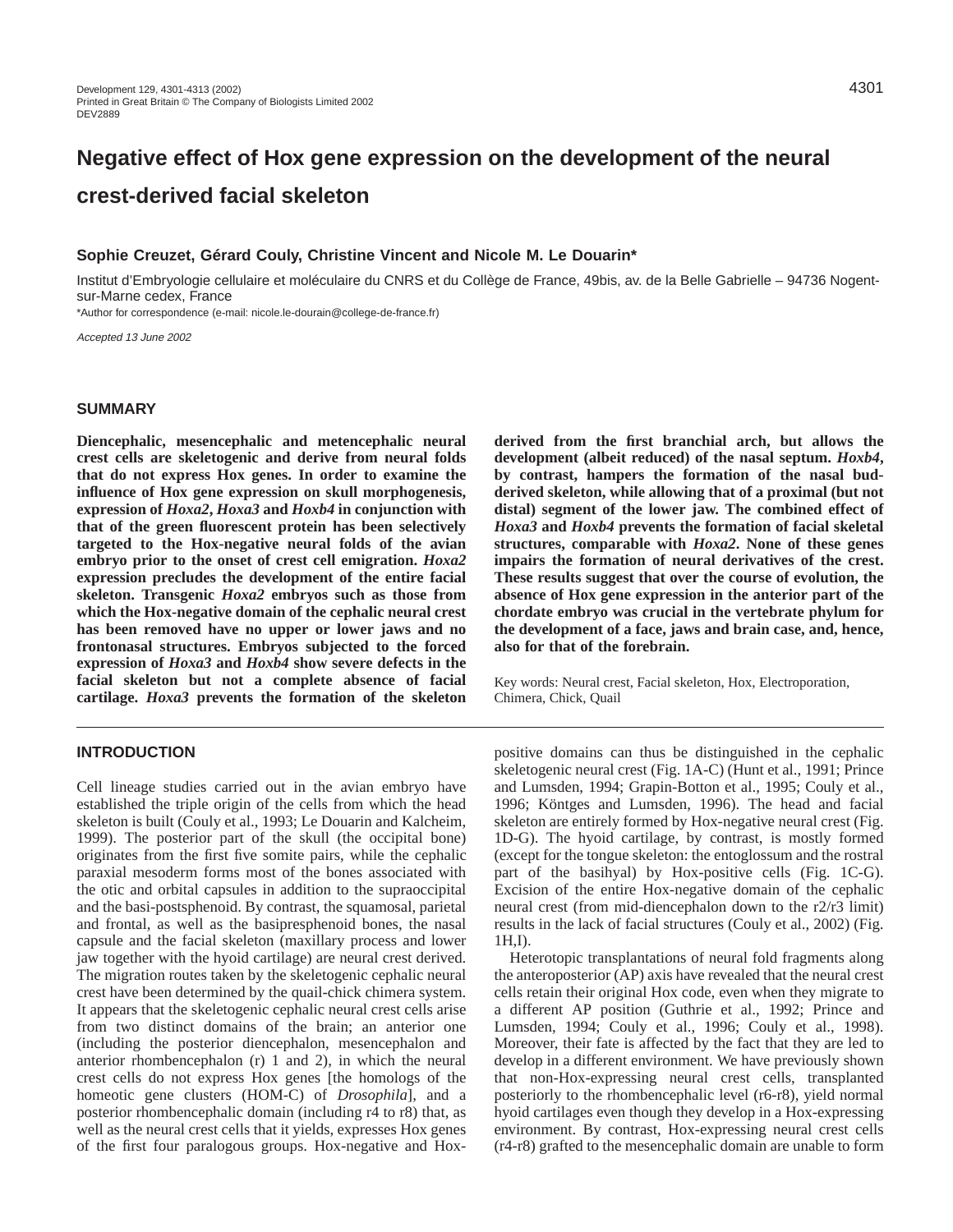the first branchial arch skeletal elements. They merely form small unpatterned nodules of cartilage, attesting that, in these circumstances, Hox-expressing ectomesenchymal cells do not respond to the cues responsible for patterning facial bones. By contrast, they do yield the neural derivatives corresponding to the AP level to which they were transplanted (Couly et al., 1998). Similar results have been obtained in the chick embryo by Grammatopoulos et al. (Grammatopoulos et al., 2000) in gain-of-function experiments where *Hoxa2* gene was selectively targeted to the neural crest.

Recently, we showed that the Hox-negative domain of the neural crest does not possess the regional information for facial skeleton patterning: (1) fragments of neural folds from the different levels of the fore-, mid- and anterior hindbrain can be substituted to one another without perturbing the normal facial pattern; (2) this Hox-negative domain of the neural crest is endowed of a high capacity for regeneration as only the posterior diencephalic neural crest (or mesencephalic, or r1, r2) can generate a normal face if they are left in situ after removal of the whole Hox-negative skeletogenic domain (Couly et al., 2002) (Fig. 1J,K). In fact, we demonstrated that the patterning information of the skeleton is provided to neural crest skeletogenic ectomesenchyme by the foregut ventral endoderm, which is also devoid of Hox gene expression.

The negative influence of Hox genes on the development of first branchial arch derivatives is also attested by the fact that the null mutation of *Hoxa2* results in the duplication of first branchial arch structures (the inco-malleus and Meckel's cartilages) at the expense of the neural crest cells that colonize the second branchial arch (Rijli et al., 1993; Gendron-Maguire et al., 1993; Kanzler et al., 1998). *Hoxa2*, the most rostrally expressed Hox gene, is activated in the r4-derived neural crest cells that are at the origin of the second branchial arch ectomesenchyme, which participates in the formation of the hyoid cartilages (Couly et al., 1996). Interestingly, gain-offunction experiments, in which *Hoxa2* was overexpressed not only in the neural crest cells but also in the other tissue components of the first branchial arch, resulted, in chick (Grammatopoulos et al., 2000) and in *Xenopus* (Pasqualetti et al., 2000), in the homeotic transformation of the first to the second branchial arch skeleton.

Gans and Northcutt (Gans and Northcutt, 1983) have underlined that the large increase of forebrain size, as well as the development of the sense organs (smell, eyes) and jaws that characterize the evolution of the vertebrate phylum, has been accompanied (and perhaps made possible) by the expansion of the anteriormost cephalic neural crest derivatives. The results mentioned above (Rijli et al., 1993; Gendron-Maguire et al., 1993; Couly et al., 1998) show that these structures have evolved from a domain of the neuraxis where the Hox genes that pattern the body plan are not activated. They also suggest that the expression of Hox genes may have an inhibitory effect on the development of the facial crest-derived skeletal structures (Kanzler et al., 1998). In order to further investigate how Hox gene products may negatively interfere with the regulatory genetic network that control the patterning of the facial skeleton, we have, in the present work, experimentally targeted expression of Hox genes of the first paralogous groups (*Hoxa2*, *Hoxa3*, *Hoxb4*) selectively to the neural crest of the non-Hox-expressing domain. The effects of Hox gene expression in the migratory to differentiation period of neural crest cell ontogeny turns out to preclude the development of the facial skeleton.

# **MATERIALS AND METHODS**

#### **Microsurgery**

Experiments were carried out on quail and chick embryos at 5- to 6 somite stage [5-6 ss, i.e. 30 hours of incubation at 38°C; HH9 (Hamburger and Hamilton, 1951)]. Chick embryos were prepared for in ovo surgery according to the technique described by Teillet et al. (Teillet et al., 1999). Stage-matched quail or chick embryos were harvested and isolated in sterile phosphate-buffered saline (PBS) and defined fragments of the neural folds were removed and grafted into chick hosts that had been subjected to the ablation of the Hox-negative domain of their skeletogenic neural folds. The fate map of the cephalic neural primordium established by Grapin-Botton et al. (Grapin-Botton et al., 1995) served as reference to determine the presumptive level of the various encephalic structures: anterior and posterior diencephalon, mesencephalon and r1 to 8 (Fig. 1A).

Chick embryos were subjected to the bilateral surgical ablation of the neural folds from the mid-diencephalon down to the r2/r3 limit (Fig. 1H). Under these circumstances, no facial skeleton develops (Fig. 1I). When the posterior diencephalic or the anterior or posterior mesencephalic neural folds are either left in situ or backgrafted into these anterior neural fold ablated embryos, a normal face develops; a quarter of the Hox-negative domain of the crest is hence sufficient to generate a complete facial skeleton (Couly et al., 2002). In one set of experiments, fragments of the neural fold from quail or chick were back-transplanted into the chick at the posterior diencephalic level (Fig. 3A, Fig. 4A). Chimeric embryos were allowed to grow up to embryonic day (E) 2.5 to E8, depending on the experimental series.

#### **In ovo electroporation**

Ectopic Hox gene expression was obtained in the anterior neural fold by electroporation of Hox gene constructs in 5-6 ss quail or chick embryos. Depending on the experimental series, we used two types of constructs, one using the retroviral vector RCAS (BP)B for *Hoxa2*, active in chick but not in quail cells, and another using RCAS (BP)A for *Hoxa3* and *Hoxb4*, active in both quail and chick cells. The capacity of the retroviral construct to be active or not in the quail determined the choice of the electroporation protocol.

#### Hoxa2

The ectopic induction of *Hoxa2* in the anterior neural fold was achieved using retroviral vector RCAS (BP)B (Grammatopoulos et al., 2000).

#### Electroporation in the endogenous posterior diencephalic neural fold of 5-6 ss chick embryos

Two platinum anodes (CUY 611; Tr Tech, Japan) were placed on the vitelline membrane flanking the head. The DNA construct was injected into the lumen of the presumptive prosencephalon of 5-6 ss chick embryos. A single needle-shaped cathode made of tungsten was then applied at the midline, on the vitelline membrane overlaying the prosencephalic territory (Fig. 2A). In order to determine the early fate of transfected neural crest cells, the plasmid carrying the gene of interest together with the expression vector of the green fluorescent protein (GFP), pCAGGS-GFP (Momose et al., 1999), were coelectroporated. Both constructs were used at a concentration of 1 µg/µl. Bilateral transfection of the neural folds was obtained by successive pulses (5×25 V) generated by the BTX T830 square electroporator (Appligene). The capacity of the diencephalic crest to regenerate the facial skeleton after *Hoxa2* ectopic expression was also tested. In these experiments, the neural fold extending from anterior mesencephalon down to the r2/r3 limit was bilaterally excised. Then,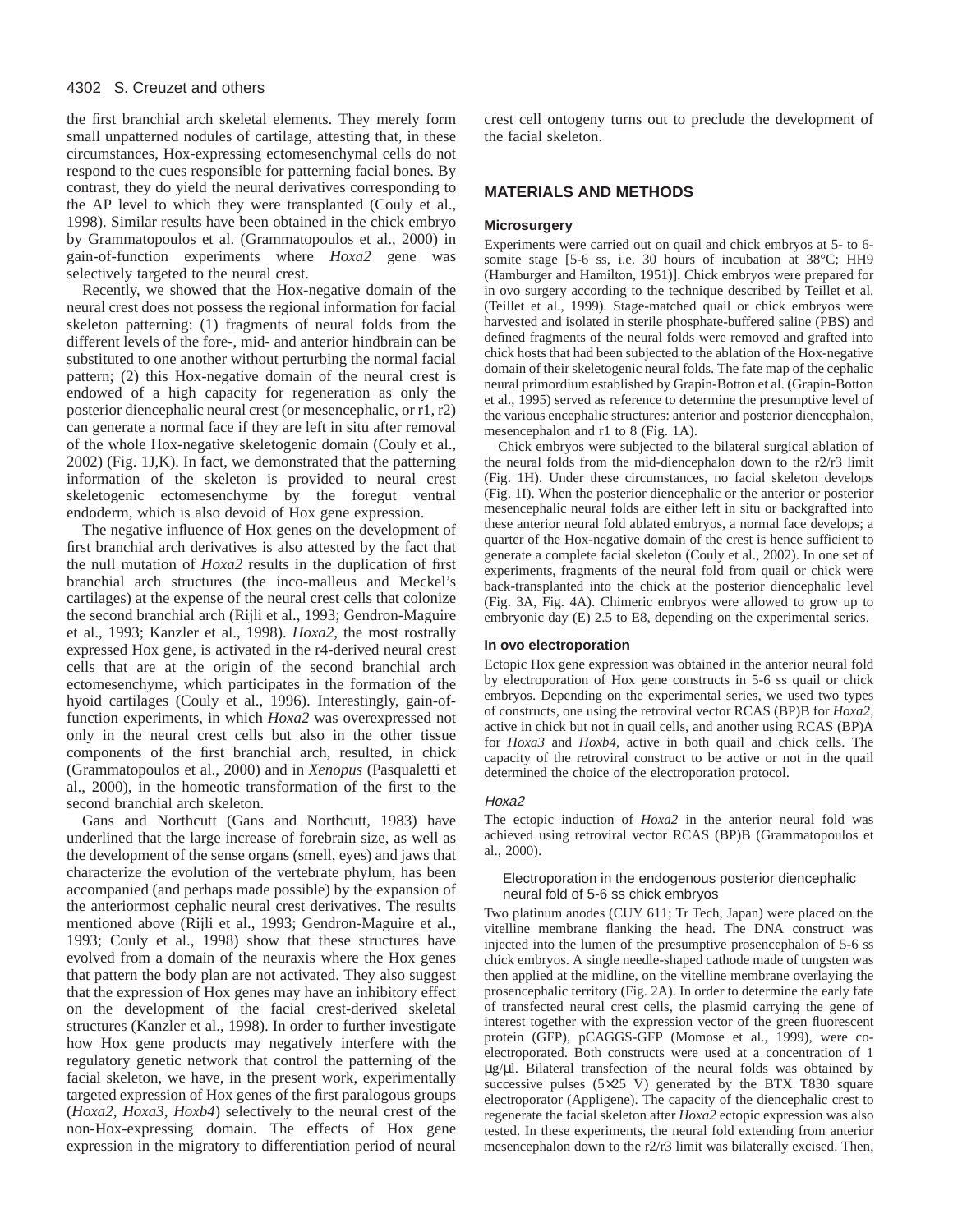**Fig. 1.** The cephalic neural crest: fate map and Hox gene expression. (A) Presumptive diencephalic, mesencephalic and rhombencephalic territories of the neural fold in the avian embryo at 5 ss, as established by Grapin-Botton et al. (Grapin-Botton et al., 1995). (B) Migration map of cephalic neural crest cells in the avian embryo. The origin of neural crest cells found in the nasofrontal and periocular regions and in the branchial arches is colorcoded as in A. Neural crest cells arising from the posterior diencephalon and mesencephalon populate the nasofrontal and periocular region. Posterior mesencephalon also participates in these structures, but in addition populates the anterodistal part of the first branchial arch. The complementary portion of the first branchial arch derives from r1/r2, together with a small contribution from r3. The major contribution to the second branchial arch comes from r4. Neural crest cells arising from r3 and r5 split into strains participating to two adjacent arches: r3 cells migrate to the first and second branchial arches; r5 cells migrate to the second and third branchial arches. r6 cells migrate to the third and fourth branchial arches, r7- and r8 derived cells migrate to the third and to the more caudal branchial arches. (C) Hox gene expression in the chick and quail embryo at E3 when the branchial arches are being colonized by neural crest cells originating from the posterior half of the mesencephalon and the rhombomeres (r1-r8). The arrows indicate the AP origin of the neural crest cells migrating to each branchial arch. Expression of Hox genes is also indicated in the superficial ectoderm, the endoderm and mesoderm. (D,E) Cartilages forming the upper face of a chick embryo at E8 and the contribution of the crest-derived cells according to the level from which they originate. (F,G) Lower jaw skeleton of E8.5 chick embryo: the participation of the crest derived cells is color coded as in A. Skeletal components of hyoid cartilages, which are formed by Hox-expressing crest cells  $(Hox +)$ , are shown in



black. (H) Bilateral surgical ablation of the Hox-negative domain of the skeletogenic neural fold, extending from the mid-diencephalon down to r2 included in 5 ss chick embryo. (I) Frontal view of E8 chick embryo subjected to the bilateral extirpation of the Hox-negative skeletogenic neural folds. In these embryos, which have virtually no face, structures anterior to the second branchial arch fail to develop: the nasal process, mandibular and maxillary buds are rudimentary. (J,K) In this context, the bilateral graft of the posterior diencephalic neural folds can regenerate the excised territory and form a normal face. BA, branchial arch; Ect., ectoderm; Endo., endoderm; Meso., mesoderm; NC, neural crest; NFB, nasofrontal bud; r, rhombomere. A, articular; Bb, basibranchial; Bh, basihyal; Cb, ceratobranchial; E, entoglossum; Eb, epibranchial; Mc, Meckel's cartilage; Nc, nasal capsule; Q, quadrate; Sc, sclerotic.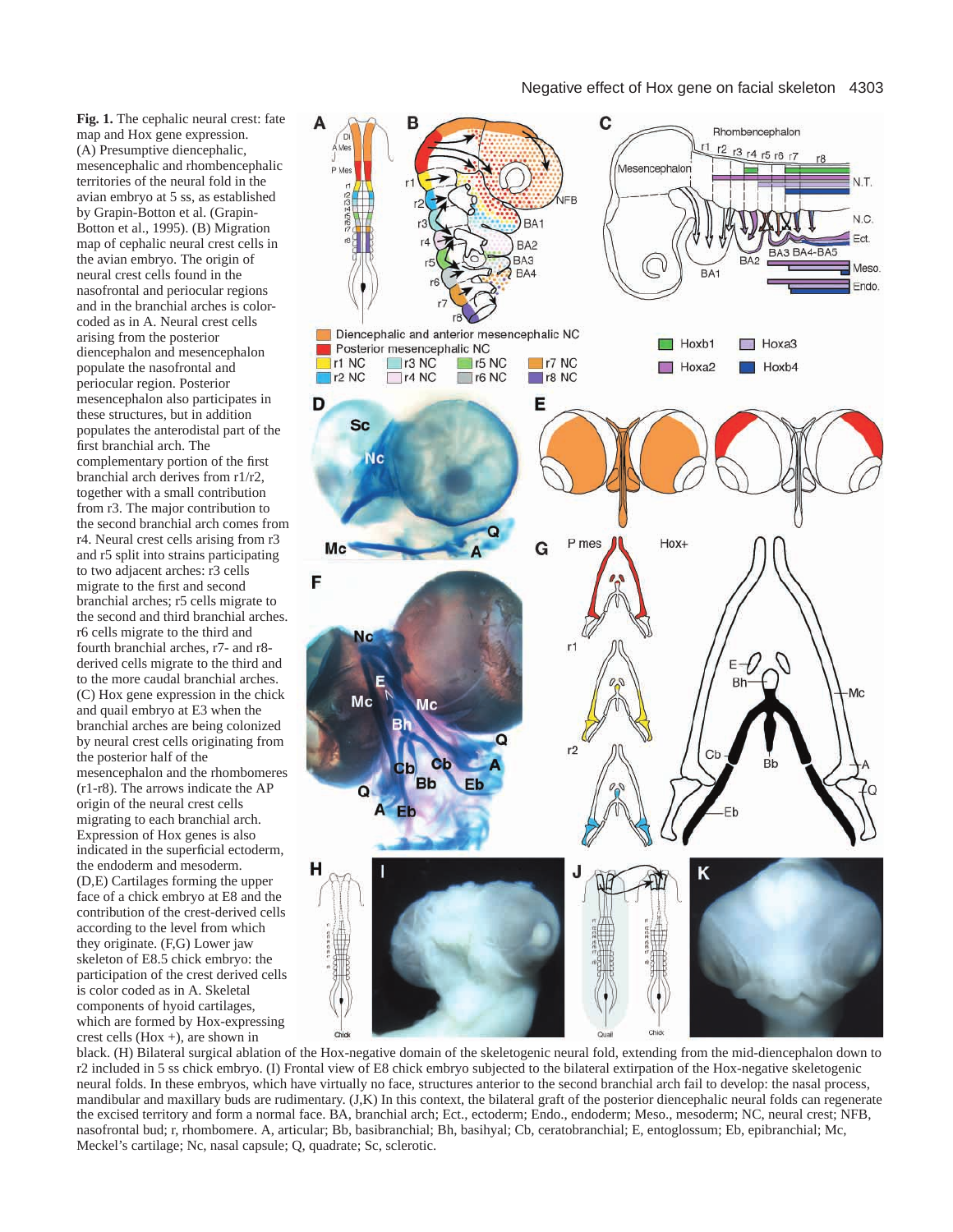only the posterior diencephalic neural fold electroporated with *Hoxa2* was left in situ (Fig. 2A). One problem in these transfection experiments is that the electroporation is most effective at the transverse level where the electrodes are placed that is where the electric field is maximal. Thus, the number of transfected cells decreases anteriorly and posteriorly to this level. Owing to their vigorous regeneration potential, neural crest cells that are not expressing the transgene may therefore strongly bias the results of the experiment. To circumvent this difficulty, neural fold was resected posteriorly to the diencephalon-mesencephalon presumptive boundary and the regenerating capacity of the *Hoxa2-*expressing posterior diencephalon was tested (Fig. 2A).

Concurrently, a control series of experiments were performed to test the innocuity of RCAS transfection for neural crest cell behavior and head morphogenesis. For this purpose, electroporations of retroviral vector RCAS (BP)B not containing an exogenous DNA sequence were performed according to the protocol described above.

#### Electroporation of chick Hox-negative neural folds transplanted into chick embryos

In another series of experiments, the aim was to target *Hoxa2* to a larger segment of the Hox*-*negative neural folds. This was achieved by placing the anode on one side of the head of the embryo and the cathode on the opposite side. With this protocol, electroporation was successful unilaterally, on the side where the anode was placed. Unilateral transfections of neural folds were alternatively carried out on each side in two different chick embryos. The unilaterally transfected chick neural folds, extending from the diencephalon down to r2, were then bilaterally implanted at the homotopic level of a chick host (Fig. 3A). The contralateral untransfected neural folds of the chick embryos that were subjected to electroporation were bilaterally grafted into chick hosts that served as control embryos.

#### Hoxa3 or/and Hoxb4

#### Electroporation in 5-6 ss quail neural folds transplanted into chick embryos

Exogenous sequences of chick *Hoxa3* and *Hoxb4* genes were transfected in quail embryos using retroviral vectors RCAS (BP)A. This method allows the fate of the crest cells expressing the transgene to be selectively followed by means of the identification of quail cells in the host.

The electroporation was performed according to the protocol 2 described above, in quail embryos: unilateral electroporations of the neural fold were performed at the diencephalic level in two sets of 5- 6 ss quail embryos. The diencephalic transfected neural folds were removed and homotopically transplanted into stage-matched chick which had been subjected to the ablation of the entire cephalic neural folds (Fig. 4A).

In another group of experiments, both *Hoxa3* and *Hoxb4* DNA constructs were co-electroporated according to the same experimental design. As for the former experiments, constructs were used at the concentration of  $1 \mu l/\mu g$  each. This resulted in doubling the amount of exogenous Hox gene sequences targeted to the transfected neural folds.

#### **Heterotopic transplantation of rhombencephalic neural folds**

We also analyzed the fate of neural crest cells from rhombencephalic level r4-r8, which display an endogenous expression of *Hoxa2*, *Hoxa3* and *Hoxb4*, transplanted rostrally to the Hox-negative domain and tested their effect on head morphogenesis. Rhombencephalic r4-r8 neural folds from stage-matched quail embryos were bilaterally implanted at the level of the excised territory into 5-6 ss chick embryos subjected to the ablation of their Hox-negative neural folds (from diencephalon down to r2 included) (Fig. 9A).

#### **Analysis of chimeras**

#### Preparation of embryos and tissues

For whole-mount preparations, the grafted embryos were harvested and immersed in sterile PBS supplemented with 0.1 M EGTA then fixed in 4% formaldehyde. Embryos subjected to histological analysis were fixed in 60% ethanol, 30% formaldehyde, 10% acetic acid, dehydrated and embedded in paraffin wax. Sections (6 µm) were collected on Superfrost-Plus slides, and processed for either immunocytochemistry or transcript detection.

#### Immunocytochemistry

In series involving the transfection of the *Hoxa2* exogenous sequence in chick neural folds, the identification of glial derivatives and pericytes was achieved using HNK1 (Developmental Studies Hybridoma Bank) and 1A4 (Sigma) antibodies (Ab), respectively. In series involving the transfection of either *Hoxa3* or *Hoxb4* exogenous sequences in quail neural folds, the fate of neural crest derived cells was determined using the monoclonal antibody (mAb) QCPN (Developmental Studies Hybridoma Bank), which targets a nuclear antigenic determinant that is specific to quail cells. Using an Horseradish peroxidase (HRP)-linked Ab (Southern Biotechnology Associates) as the secondary Ab, the specific immunolabeling was evidenced in 3-3′diaminobenzidine tetra-hydrochloride (DAB) and hydrogen peroxide.

Whole-mount immunochemistry was carried out by blocking the endogenous peroxidase activity with PBS, Triton  $0.5\%$ ,  $H_2O_2$   $0.5\%$ , and preincubating the embryos for 3 hours in a mixture of PBS, Triton 0.5%, BSA 0.2% and goat serum (GS) 5%. Incubation with QCPN supernatant diluted 1:5 in PBS, BSA 0.1%, GS 1%, was performed overnight at 4°C. After extensive washes for 6 hours in PBS, Triton 0.5%, BSA 0.2%, the embryos were preincubated in PBS, Triton 0.5%, BSA 0.2%, GS 5% and then incubated overnight with HRPconjugated Ab diluted 1:100 in PBS, BSA 0.1%, GS 1%. Embryos were rinsed for 6 hours and treated for 10 minutes with PBS, Triton 0.5%, DAB 0.05%. Finally, quail cells were visualized after the addition of  $H<sub>2</sub>O<sub>2</sub> 0.1%$ .

For sections, the endogenous peroxidase activity of tissue preparations was blocked with  $H_2O_2$  0.03% solution in PBS. Primary Ab and the secondary Ab were applied overnight or for 2 hours, respectively, at room temperature. The quail antigen was revealed by a reaction using DAB 0.01%, H2O2 0.03% in PBS. Finally, sections were counterstained with Gill's Hematoxylin and mounted in Entellan.

#### In situ hybridization

The probe of *Hoxa2* was prepared from a partial cDNA construct, including the coding sequence 3′ to the *Eco*RI site within the homeobox (Prince and Lumsden, 1994). The *Hoxa3* probe represents a 900 bp *Kpn-Eco*RI fragment of the chicken cDNA as described by Grapin-Botton et al. (Grapin-Botton et al., 1995). The *Hoxb4* probe represents the full-length RNA (Sasaki and Kuroiwa, 1990). RNA probes were synthesized using Riboprobe Combination System kit (Promega) and labeled with UTP-Digoxygenin (Boehringer).

Whole-mount in situ hybridization was performed according to the method of Henrique et al. (Henrique et al., 1995). Probes deposited on paraffin wax sections were allowed to hybridize with embryonic transcripts as described by Etchevers et al. (Etchevers et al., 2001).

#### Cartilage staining

To reveal cartilaginous structures from E6 to E8, embryos were fixed in 80% ethanol, 20% acetic acid and 0.015% Alcian Blue 8GX. The duration of fixation was adapted to the stage of the embryos. After extensive washes in 100% ethanol, skeletal structures were cleared in 1% KOH and 20% glycerol.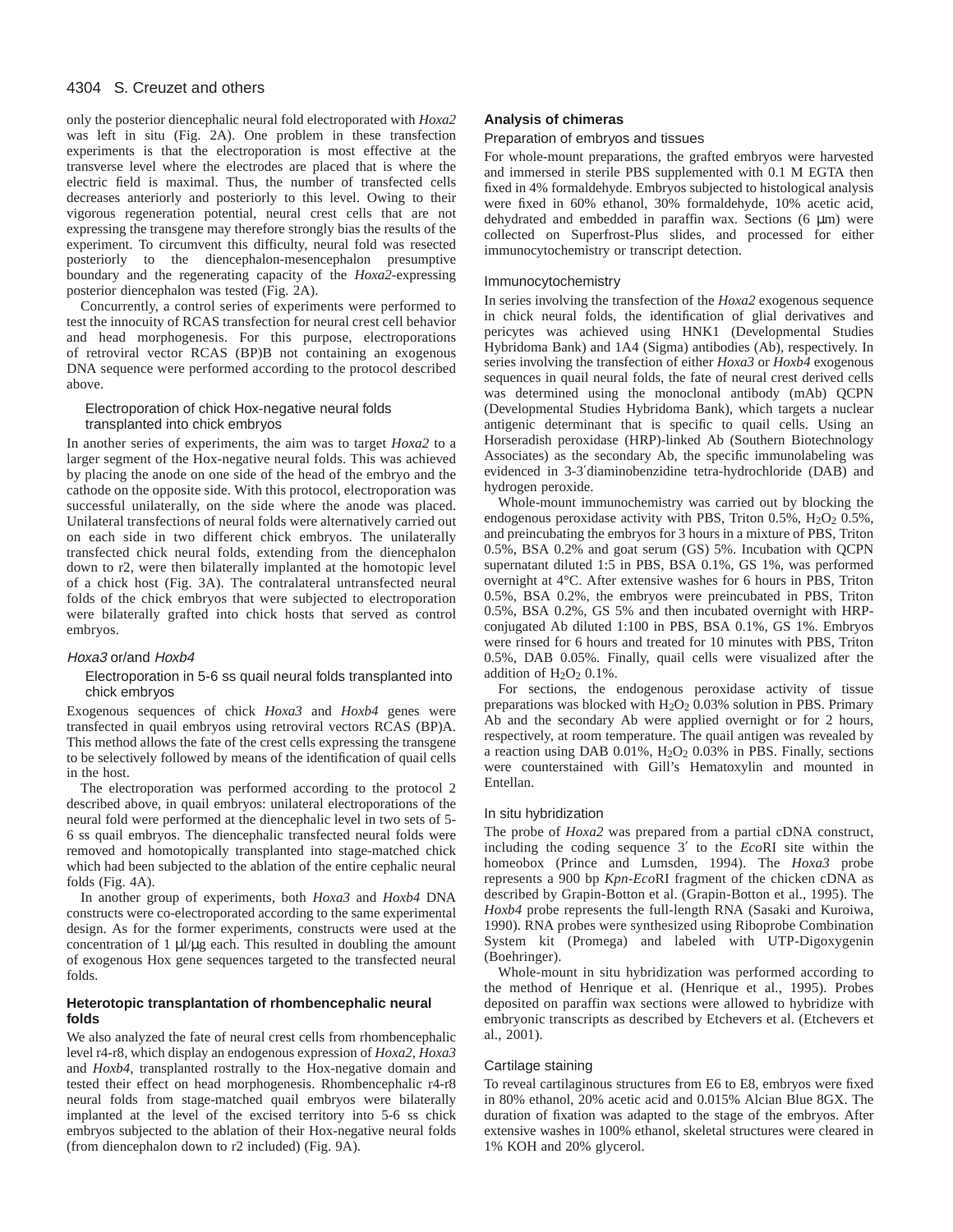# **RESULTS**

## **Forced expression of Hoxa2 in the diencephalic neural crest abolishes its capacity to generate a facial skeleton**

Ectopic *Hoxa2* gene expression was targeted to the anterior neural fold of 5-6 ss chick embryos by electroporation of a *Hoxa2* retroviral construct containing *Hoxa2* cDNA that is active in chick and not in quail cells (Grammatopoulos et al., 2000). It was co-electroporated with a GFP DNA construct (Momose et al., 1999), in order to feature the early migration of the transfected neural crest cells (Fig. 2A). Concurrently, similar operations that served as controls were performed using a retroviral vector exempted of exogenous DNA insert (Fig. 2B).

In a first series of experiments, both diencephalic and mesencephalic neural folds were bilaterally electroporated. Then, the mesencephalic and anterior rhombencephalic folds were removed in order to prevent regeneration from neural crest cells located at the margin or out of the limits of the electrical field that could have escaped transfection (Fig. 2A,B).

Twenty-four hours after electroporation, at E3, GFP label showed that the transfected neural crest cells were not affected in their migration by the presence of *Hoxa2* cDNA. As in

normal embryos, they spread forward from the diencephalic neural crest left in situ, covered the prosencephalon and populated the nasofrontal primordium (not shown; *n*=12). As in embryos with diencephalic neural crest cells not transfected (Fig. 4D) or electroporated with an empty RCAS (BP)B construct (Fig. 2B), *Hoxa2*-transfected neural crest cells moved down around the optic vesicles and filled the developing first branchial arch. In E3 embryos that were co-transfected with both the GFP and retroviral control or *Hoxa2* constructs, the detection of *Hoxa2* transcript revealed that the endogenous pattern of this gene is not affected by the operation

**Fig. 2.** Forced expression of *Hoxa2* in the endogenous posterior diencephalic neural fold and the facial phenotype. (A,B) Bilateral co-electroporation of *Hoxa2* RCAS (BP)B (red) or control RCAS (BP)B (blue), and GFP constructs (green) in the anterior neural fold of a 5 ss chick embryo. Bilateral extirpation (broken lines) of the cephalic neural fold extending from mid-mesencephalic level down to r2/r3 boundary in the electroporated chick embryo. (C,D) In E3 control and *Hoxa2*-transfected embryos, in situ hybridization for *Hoxa2* shows the endogenous pattern of gene expression at the rhombencephalic level (arrowhead), and in the second branchial arch (open arrow). (D) In *Hoxa2*-transfected embryos, the ectopic expression is evidenced at the diencephalic level (arrows) where the neural crest cells have started to migrate over the forebrain. Facial morphology and skeleton of a control embryo (E,F) and *Hoxa2*-transfected embryo (G,G′,H) at E7. The latter exhibits severe morphological defects: its face consists in underdeveloped nasal and maxillary buds (G,G′) in which no skeletal components of the upper face or lower jaw form as shown in H, representing an embryo treated with Alcian Blue (compare with F). Mxb, maxillary bud; Nlb, nasolateral bud; Nmb, nasomedial bud; T, tongue.

#### Negative effect of Hox gene on facial skeleton 4305

(Fig. 2C,D). Additionally, *Hoxa2* was transcribed ectopically at the diencephalic level  $(n=26)$ . At E6  $(n=2)$  and E7  $(n=2)$ , the embryos in which the diencephalic neural crest had been electroporated with *Hoxa2* cDNA, did not develop facial structures (Fig. 2G,H) similar to those where the total cephalic neural folds (including the posterior diencephalon) (Couly et al., 2002) had been removed (Fig. 1I). By contrast, electroporation of a control construct, followed by removal of the mesencephalic and anterior rhombencephalic neural folds as in experimental embryos, had no effect on facial development: the embryos from the latter series exhibited normal nasofrontal and mandibular buds, and later on, a normal face (Fig. 2B,E,F).

In a second step, we targeted the *Hoxa2* construct to the entire Hox-negative territory of the neural fold in 5-6 ss chick embryos (extending from the diencephalic level down to r2 included). The transfected fragments of cephalic neural folds were subsequently implanted bilaterally in stage-matched chick embryos (Fig. 3A). In E3 embryos in which endogenous neural folds of the Hox-negative domain have been replaced by their homotopic counterparts carrying both *Hoxa2* and GFP constructs (Fig. 3A), the migratory behavior of the cells arising from transplants was visualized by the GFP labeling (*n*=8) (Fig. 3B). These cells migrated rostrally from transplants over the prosencephalon, and bilaterally colonized the presumptive

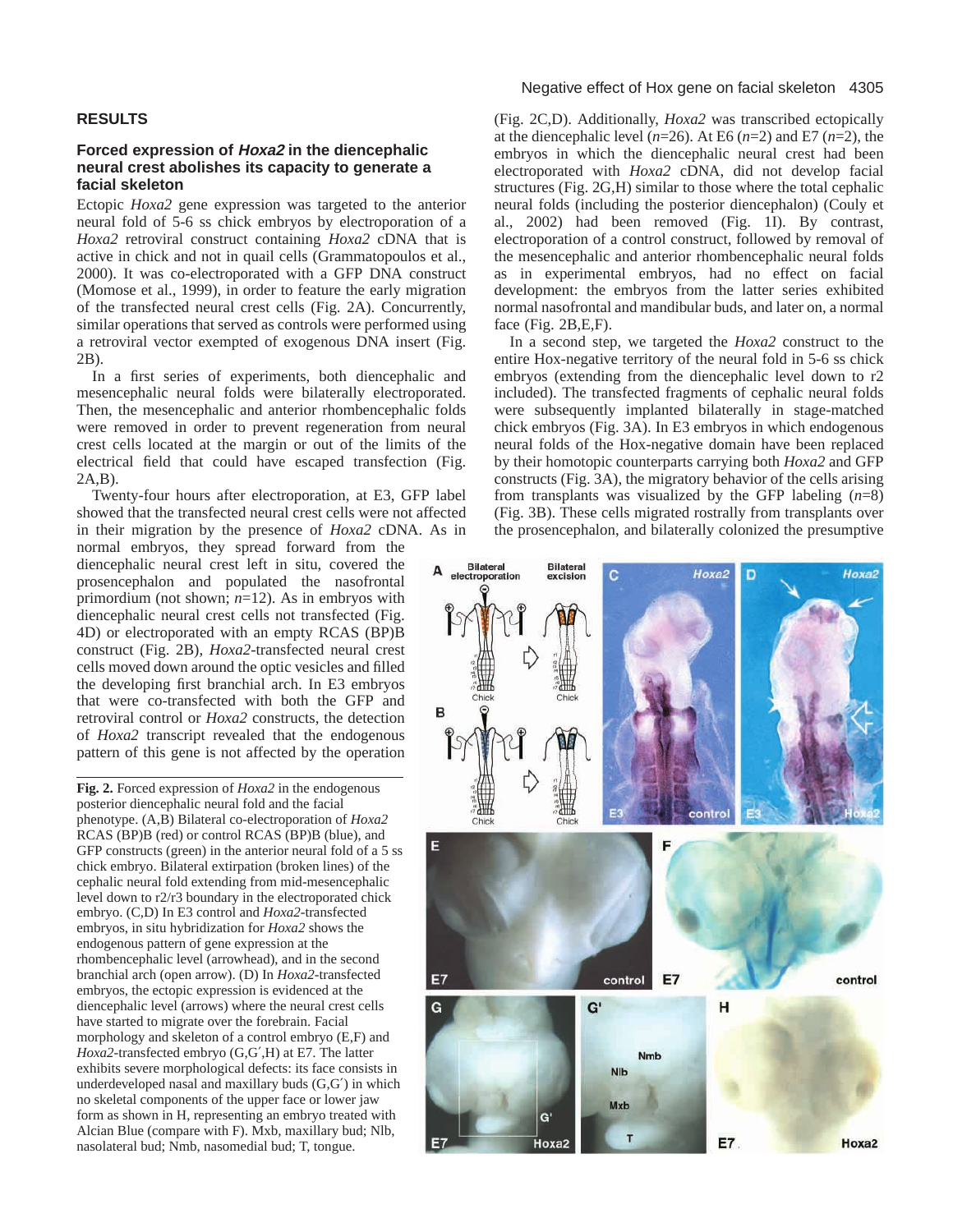**Fig. 3.** Forced expression of *Hoxa2* in the entire Hoxnegative neural fold and contribution of *Hoxa2* neural fold-derived cells to facial development. (A) The experimental procedure consists in the unilateral coelectroporation of *Hoxa2* RCAS (BP)B (red) and GFP (green) constructs in the Hox-negative neural fold, performed alternatively on each side of two different 5 ss chick embryos. The transfected neural folds are excised and bilaterally transposed to homotopic level into a stagematched recipient chick embryo. Concurrently, the untransfected contralateral neural folds are bilaterally engrafted in a chick embryo that serves as a control. (B) Dorsal view of E3 embryo (HH11) showing the migration of GFP-labeled cells. (C) E3 embryo (HH14) after hybridization for *Hoxa2*, showing (1) endogenous expression in the second branchial arch (open arrow); and (2) ectopic expression in mesectodermal cells that both fill the first arch and nasofrontal bud and overlay the prosencephalic, mesencephalic and metencephalic vesicles (arrows). At E7, control embryos, in which the contralateral non transfected neural folds have been grafted, (D,D′) show a normal development of both upper and lower beaks. By contrast, embryos engrafted with *Hoxa2* transfected neural crest (E,E′) do not develop facial structures. At E4, embryos in which the diencephalic neural fold has been transfected with the *Hoxa2* construct (F), show a severe misdevelopment of the forebrain vesicles compared with control embryos (G). (H) *Hoxa2* neural fold-derived cells form glial cells in peripheral nerves, as observed after HNK1 immunolabeling. At diencephalic level (I), neural crest cells give rise to pericytes (that accumulate smooth  $\alpha$ actin, detected by 1A4 Ab) to the forebrain vasculature (J), and differentiate into cilliary muscles and corneal endothelium (arrows, K). Di, diencephalon; Mes, mesencephalon; Met, metencephalon. Scale bars: 350 µm in F; 400 µm in G; 50 µm in H; 600 µm in I; 60 µm in J; 75 µm in K.

territory from which mesectodermal cells normally differentiate into the skeletal derivatives of the upper face and lower jaw (Fig. 3B, Fig. 1). In these embryos, transcripts of *Hoxa2* featured the site of

endogenous expression as well as the ectopic location that extended bilaterally from prosencephalic to metencephalic level towards the facial primordium (Fig. 3C). At E7, control embryos (*n*=2) in which a vector exempted of exogenous DNA insert was electroporated in similar condition displayed normal facial development, whereas embryos in which the neural crest cells were transfected with *Hoxa2* were devoid of facial skeleton  $(n=3)$  (Fig. 3D,E). Embryos in which the Hoxnegative neural crest was transfected with *Hoxa2* did not survive beyond E7 (*n*=3 out of 22 embryos subjected to forced *Hoxa2* expression). This stage is, however sufficient to confirm that no facial skeleton develops in these birds.

# **Effect of forced expression of Hoxa2 on the brain, on the neural derivatives of the neural crest and on the general growth and differentiation of the embryo**

The neuroepithelium of the pro- and mesencephalon was not transfected by the *Hoxa2* gene in these experiments, as controlled by in situ hybridization with an *Hoxa2* probe (not shown). The development of the forebrain and midbrain was, however, severely perturbed. At E4, the anterior brain vesicles



were strongly reduced in size (see Fig. 3E,F, and compare with Fig. 3D,G showing stage-matched controls). It is noticeable that the same brain morphology was regularly observed after surgical removal of the di-, mesen- and metencephalic neural fold (Fig. 1I). In contrast to the latter case, however, the development of the neural derivatives of the anterior cephalic neural crest was not abolished by *Hoxa2* forced expression (Fig. 3H). Mesenchymal cells of neural crest origin were present in the head of these animals and participated in the formation of the blood vessel wall as in normal birds (Fig. 3I,J). The corneal epithelium and the ciliary muscles which originate from the di- and mesencephalic neural crest were normally differentiated (Fig. 3K). A striking observation made on the embryos of these experimental series was their general growth retardation, which was also noticed in the embryos subjected to di-, mes- and metencephalic neural fold excision. In addition, the seven *Hoxa2*-treated (out of 58 operated) embryos that reached E6-7 were devoid of any Alcian Blue-positive cartilaginous tissues (e.g. they did not show vertebrae and limb cartilaginous condensations). This retardation of growth and differentiation does not imply that *Hoxa2* has essentially an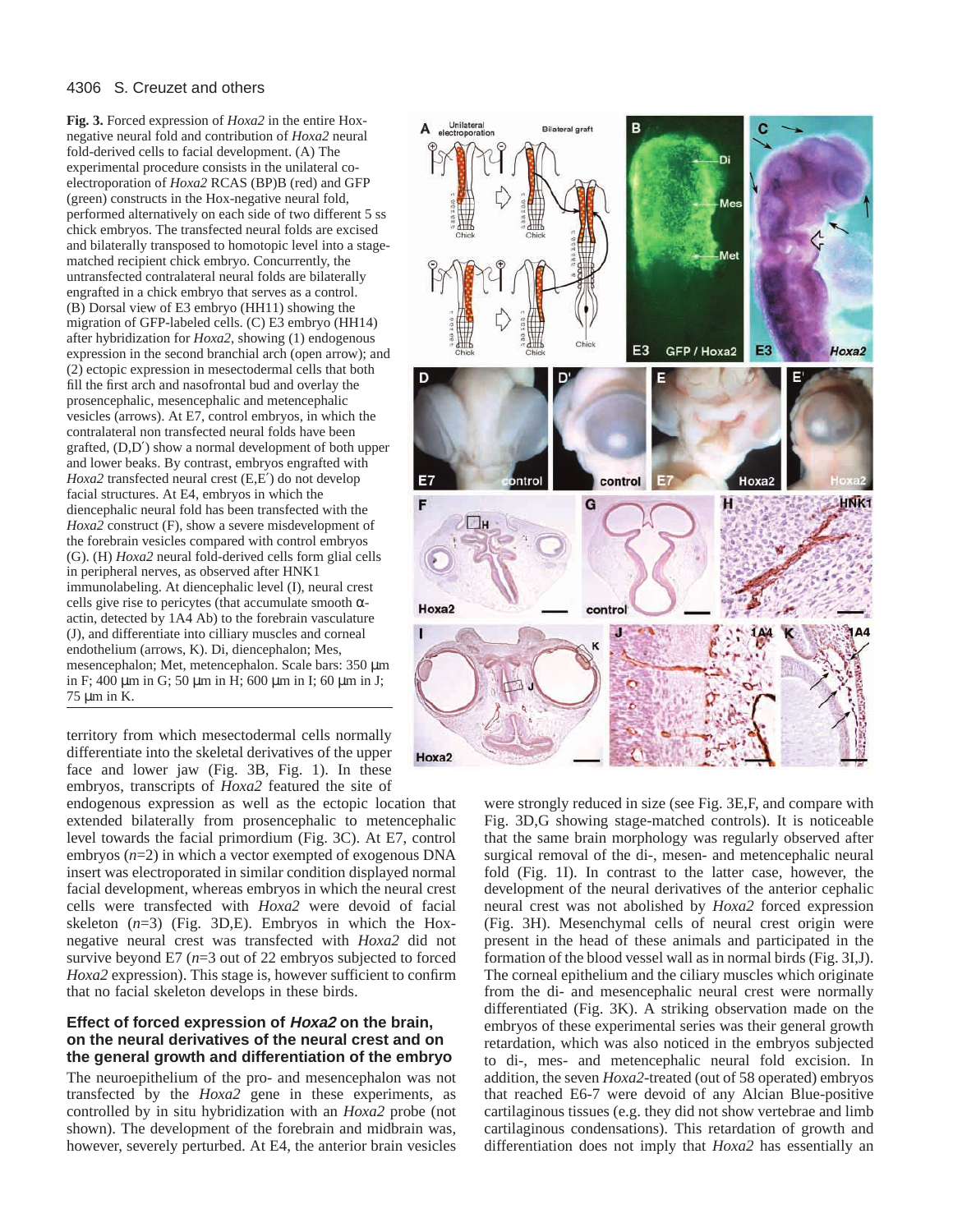

**Fig. 4.** Forced expression of *Hoxa3* or *Hoxb4* and the early steps of neural crest cell migration. (A) To target *Hoxa3* or/and *Hoxb4* expression in posterior diencephalic neural crest, unilateral electroporations of anterior cephalic neural fold were alternatively carried out on each side in two 5 ss quail embryos. Then, transfected neural folds were bilaterally implanted in a stage-matched chick embryo, which had been subjected to the bilateral ablation of the Hox-negative domain of its skeletogenic neural folds (broken lines). Recipient chick embryos that are bilaterally engrafted with the untransfected contralateral quail neural folds are referred to as quail-grafted controls. In situ hybridization with *Hoxb4* probe in control embryo (B) and embryo that has received *Hoxb4* transfected neural folds (C): the endogenous expression of *Hoxb4* at posterior rhombencephalic level was unperturbed (arrowheads). In experimental embryos engrafted with *Hoxb4* neural folds, *Hoxb4* transcript expression also features the exogenous neural crest cells that start to spread from the transplant (arrows). Twenty hours after the operation (HH14), quail cell detection show that the migratory behavior of implanted neural crest cells in control embryos (D) is equivalent to that observed in embryos carrying *Hoxa3* (E) or *Hoxb4* (F) transfected neural fold-derived cells. In all these embryos, quail cells move rostrally to populate the nasofrontal bud (arrows) as well as laterally to colonize the presumptive first branchial arch (arrowheads).

unspecific effect on facial structure development. In fact at E3- 4, the size of the treated and untreated embryos was the same. However, the former showed severe hypotrophy of their facial processes, thus showing a specific effect of *Hoxa2* expression on the growth of these structures.

How the perturbations brought about in the head by the *Hoxa2* forced expression did affect the general development of the embryo has not been elucidated but may be related to abnormalities in head and blood vessel development resulting in alterations in blood supply to the embryonic tissues.

# **Forced expression of Hoxa3 and Hoxb4 in the cells of the anterior cephalic neural crest hampers their ability to form the facial skeleton**

Recipient 5-6 ss chick embryos were first subjected to the bilateral excision of the neural fold domain responsible for

#### Negative effect of Hox gene on facial skeleton 4307

generating the facial skeleton as in the previous experimental series. The diencephalic neural folds, from stage-matched quails, were electroporated with retroviral vectors (RCAS (BP) A, active in chick and quail) carrying the coding sequence of *Hoxa3*, or of *Hoxb4*, or were coelectroporated with both, and grafted into the chick as shown in Fig. 4A. Because only one neural fold was transfected in electroporated embryos, the contralateral folds were engrafted on chick hosts that served as controls.

The early steps of migration of electroporated and control neural crest cells were visualized 4 hours (*n*=2), 8 hours (*n*=6), 12 hours (*n*=4) and 20-24 hours (*n*=52) after the operation, by using either the QCPN mAb to reveal quail cells or by in situ hybridization with the appropriate probe (either *Hoxa3* or *Hoxb4*). The accumulation of transcripts corresponding to the electroporated DNA could be seen in the neural crest cells that dispersed from the graft (Fig. 4B,C). Twenty hours after grafting, the quail cells were dispersed similarly in the electroporated and control neural crest cells (Fig. 4D-F). The cells migrating from the graft moved rostrally over the forebrain and colonized the nasofrontal bud. They also dispersed laterally along the optic vesicles to invade the forming first branchial arch. The effect of transfected Hox genes on the development of the facial skeleton was evaluated at E6, E7 and E8.

#### Effect of Hoxa3 transgene expression

At E6  $(n=4)$ , the embryos engrafted with diencephalic neural folds expressing the *Hoxa3* transgene had a reduced nasofrontal bud and the first branchial arch was completely absent (Fig. 5A,B,D,E). At E8 (*n*=3), the nasal capsule was present but poorly developed. The lower jaw skeleton (Meckel's cartilage, articular, quadrate) and the entoglossum were absent (Fig. 5C,F). The hyoid cartilage was developed except for its anterior region, which is normally made up from Hox-negative neural crest cells (Fig. 5A) (Couly et al., 1996).

The use of quail neural folds for Hox gene electroporation allowed the fate of transfected cells to be determined. As shown in Fig. 4E, during the first 24 hours after the implantation, neural crest cells migrating from transplants expressing the *Hoxa3* gene colonized the facial primordium and overlaid the telencephalic vesicles in a normal fashion. At E7 (*n*=3), myoepithelial pericytes of quail origin were found lining the endothelium of capillaries in the meninges and in the vessels that colonized the neuroepithelium of the cerebral hemispheres as in normal development (Etchevers et al., 2001) (Fig. 5G,H). At the diencephalic level, quail cells were present at the frontal midline, rostral to the adenohypophysis rudiment. Later on, they formed only a small part of what should have been the basipresphenoid as well as contiguous cartilaginous structures, forming a rudimentary nasal septum and nasal capsule (Fig. 5I,J). Around the optic vesicles, the sclerotic cartilage did not develop. In the absence of sclerotic cartilage, no extraocular muscles were found, probably because of the lack of skeletal insertion. Quail-derived Schwann cells were identified in the trigeminal nerve, located laterally to the mesencephalic vesicle. Ciliary muscles and the internal corneal epithelium were of quail origin (Fig. 5K). Some quail cells identified as pericytes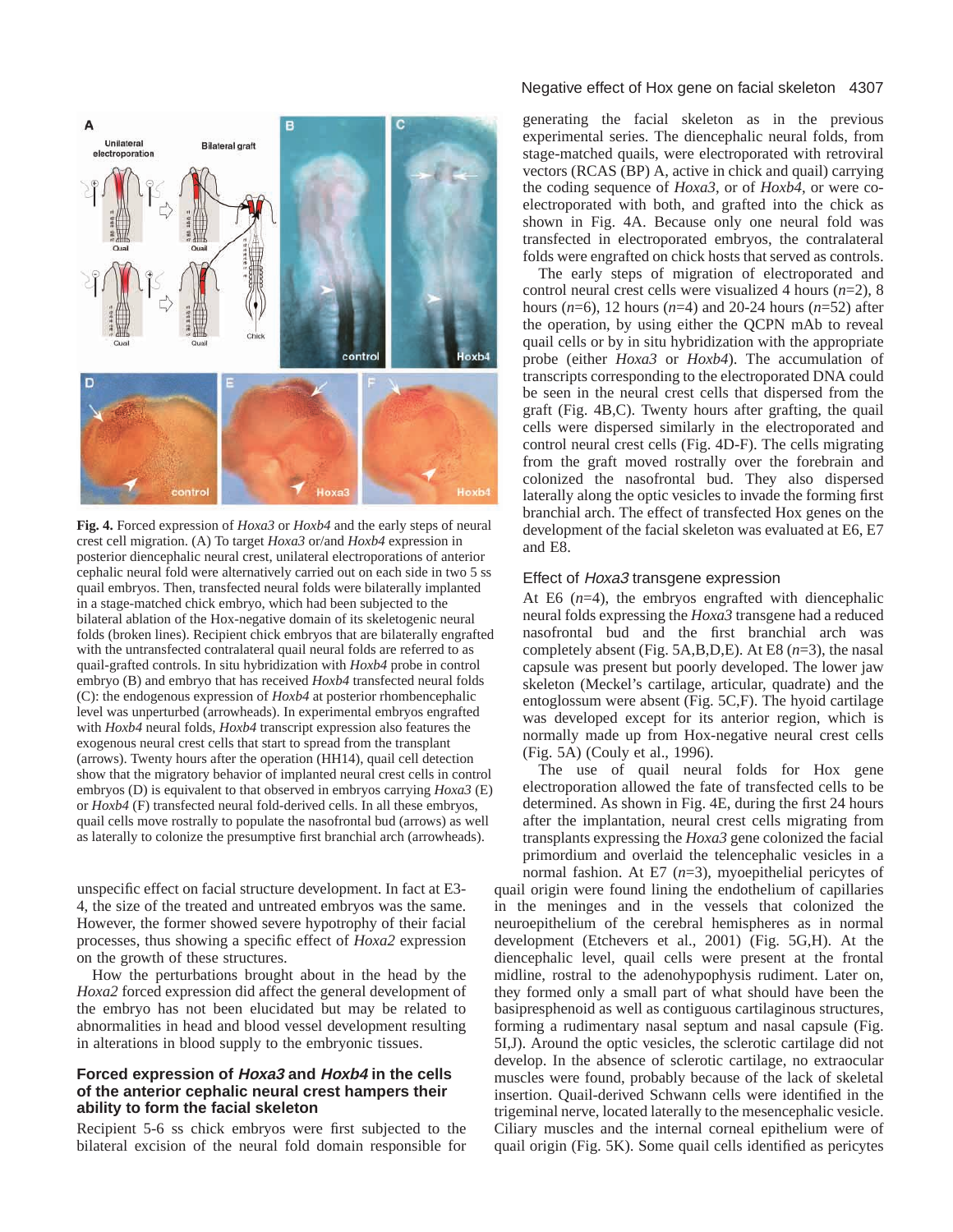were sparsely observed in the choroid membrane associated with small vessels. By contrast, arteries or veins that displayed a considerable expansion in the size of their lumen, looking more like blood lacunae than blood vessels, were lined by endothelial cells but lacked neural crestderived pericytes (Fig. 5I).

## Effect of Hoxb4 transgene expression

At E6 (*n*=3), the embryos carrying grafts of *Hoxb4* transfected neural folds had virtually no face and, in this respect, they looked like embryos in which the Hox-negative neural crest had been transfected with *Hoxa2* (Fig. 6A,D). Later on, at E8  $(n=3)$ , the total absence of the nasofrontal bud and upper beak was confirmed (Fig. 6B,E). As far as the first branchial arch is concerned, rudimentary skeletal components of the lower jaw developed (Fig. 6B,C,E,F): Meckel's cartilage was restricted to its proximal region associated with the quadrate and articular cartilages. This evolution of the first branchial arch is not seen in either *Hoxa2* or *Hoxa3* transgenic embryos. The sclerotic cartilages were absent.

These embryos were examined at E6  $(n=3)$  on sections treated with QCPN mAb in order to determine the respective contributions of donor and host cells to the remaining head structures (Fig. 7A). The quail cells arising from the *Hoxb4*-expressing neural fold transplants became Schwann cells in peripheral cranial nerves, pericytes in the choroid membrane and around the endothelial wall of the blood vessels, as well as loose mesenchyme in the head (Fig. 7B,D). Their participation in cartilage was investigated in E8 chimeras  $(n=3)$ : in the diencephalic region, the sella turcica, normally formed by the juxtaposition of the basi-postsphenoid (of mesodermal origin) (Couly et al., 1993) and the basi-presphenoid (of neural crest origin) (Couly et al., 1993), was the most rostral skeletal structure formed in these embryos (Fig. 6E, Fig. 7E). The basi-postsphenoid was made up of chick host cells (Fig. 7F). By contrast, the basi-presphenoid was of quail graft origin (Fig. 7G). In the first branchial arch, the quadrate cartilage was of mixed quail and chick origin, whereas the articular and Meckel's cartilages were exclusively of donor type (Fig. 7H,J). The cells of host origin may be derived from a small flux of migration from r3. Experiments are in progress to test this possibility.

## Effect of Hoxa3 and Hoxb4 co-transfection

Additionally, we tested the effects of *Hoxa3* and *Hoxb4* cotransfection. At E7 (*n*=4), embryos engrafted with diencephalic neural fold co-electroporated with both *Hoxa3*- and *Hoxb4*-coding sequences failed to develop the skeletal structures of both the upper and lower beaks. The general aspect of their face consisted in the presence of underdeveloped nasofrontal, maxillary and mandibular buds, which remained as independent masses surrounding the stomodeal cavity; no cartilage developed in them whatsoever (Fig. 8A).

On sections at E7  $(n=3)$ , quail cells that migrated from the transplant, populated the telencephalic region, and gave rise to pericytes, which are tightly associated with the endothelium of capillaries in the prosencephalic neuroepithelium (Fig. 8B,C). Many quail cells also became



**Fig. 5.** Effect of ectopic *Hoxa3* expression on facial development. At E6, quail-grafted control embryos develop a normal face (A) and show skeletal elements in the first branchial arch (B), consisting of Meckel's, articular and quadrate cartilages (arrows). At E8, neural crest cells arising from untransfected diencephalic neural folds yield the entire facial and mandibular skeleton (C). By contrast, E6 embryos that have been engrafted with *Hoxa3* transfected neural folds (D) show a reduced nasal bud (arrow) and fail to develop the first branchial arch (arrowheads). All the skeletal components of the mandibular bud are missing (E, arrowhead). At E8 (F), the nasal septum has developed rostral to the basipresphenoid and towards the top of the head. Although the posterior part of hyoid structure forms, in which the basihyal (Bh), ceratobranchial (Cb) and basibranchial (Bb) cartilages are recognizible, the lower jaw skeleton is completely absent. (G) At E7, in the forehead territory, telencephalic hemispheres are evidenced in which quail cells are identified as pericytes (H, arrows) of the neuroepithelium capillaries. At diencephalic level (I), the nasal septum that forms at the midline is of quail origin (Alcian Blue and QCPN mAb staining)(J). (K) Quail cells give rise to ciliary muscles and to the corneal endothelium. Bl, blood lacunae; Bs, basipresphenoid; Bv, blood vessel; Ce, corneal endothelium; Cm, ciliary muscle; Mc, Meckel's cartilage; Ns, nasal septum. B, C, E, F are Alcian Blue stained embryos. Scale bars: 600  $\mu$ m in G; 15 µm in H; 350 µm in I; 10 µm in J; 60 µm in K.

pericytes in the choroid membrane, but choroid vessels failed to develop normally, forming large blood lacunae around the optic vesicles (Fig. 8D). Laterally, ciliary muscles and corneal endothelium were of quail origin (Fig. 8E,F). In the nasal region, quail-derived mesectodermal cells filled the nasolateral and nasomedial buds, forming a loose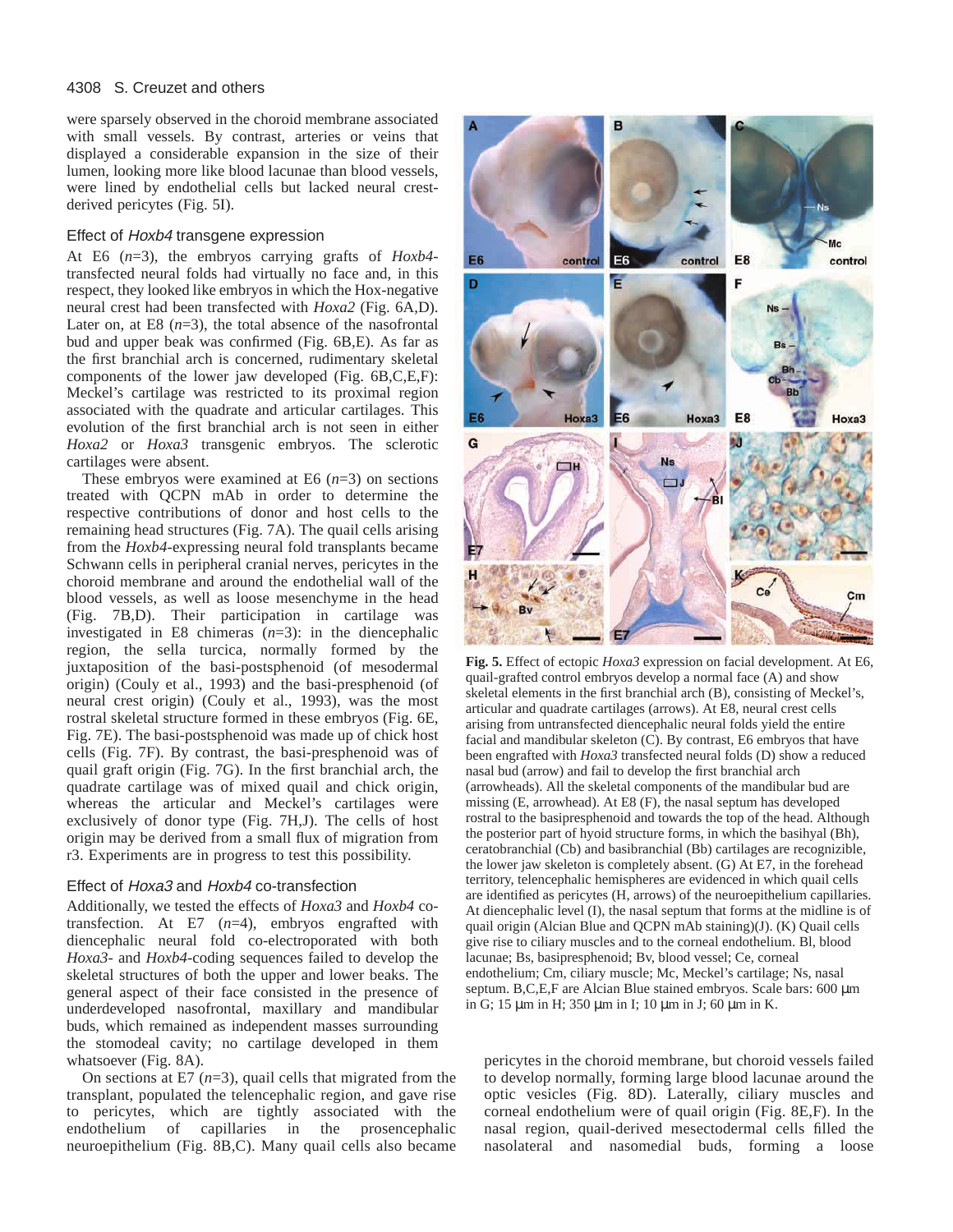

**Fig. 6.** Effect of the ectopic *Hoxb4* expression on head morphogenesis. At E6, when compared with quail-grafted-control embryos (A), which exhibit a normal face, the embryos that develop with *Hoxb4*-expressing diencephalic crest cells (D) have no nasal bud and a reduced first branchial arch. (B,C) At E8, untransfected neural crest cells grafted in control embryos ensure the normal development of the facial and mandibular skeleton. (E,F) In embryos carrying *Hoxb4*-transfected neural folds, the sella turcica is the most rostral skeletal structure, as the upper beak skeleton is missing. In the first branchial arch, the skeleton is reduced to its proximal elements: quadrate, articular and the proximal region of Meckel's cartilage. St, sella turcica.

mesenchyme underneath the olfactory epithelium of the nasal pits (Fig. 8E,G).

As the rhombencephalic neural crest cells arising from r4 to r8 level display combined expression of *Hoxa2*, *Hoxa3* and *Hoxb4*, we decided to substitute it for Hox-negative neural crest to compare with the *Hoxa2*, or *Hoxa3* and *Hoxb4* overexpression experiments. These r4 to r8 neural crest cells are endowed with skeletogenic potential as they give rise to the mesectodermal derivatives from which hyoid cartilages (except the tongue skeleton) develop.

In chick embryos from which the Hox-negative neural folds were ablated, quail r4-r8 neural folds were bilaterally engrafted (Fig. 9A). At E3 (*n*=4) and E4 (*n*=3), quail neural crest cells spread from the transplant and colonized the nasofrontal mass and the first and second branchial arches. In addition, graft-derived cells also colonized the third branchial arch. At E7 (*n*=7), the embryos showed severe defects in their facial development: their face consisted of rudimentary nasofrontal, and maxillary buds, while the mandibular prominences were indistinguishable (Fig. 9B). On sections at E7, the localization of quail donor cells showed that the rhombencephalic crest cells failed to generate any skeletal structures in the head (Fig. 9C). By contrast, quail cells were found to become Schwann cells lining peripheral cranial nerves (Fig. 9D). Others were sparsely present as pericytes around blood vessels and in the choroid membrane (Fig. 9E,F). The contribution of graft-derived cells to the corneal epithelium or ciliary muscles was rare, while normally these structures are made up of neural crest cells (Fig. 9G). These results confirm both previous observations (Couly et al., 1998)

#### Negative effect of Hox gene on facial skeleton 4309



**Fig. 7.** Contribution of *Hoxb4* neural fold-derived cells to facial development. At E6, in chimeric embryos engrafted with *Hoxb4* transfected neural folds, quail cells that populate the nasofrontal area (A) contribute to nerve glia (B), become pericyte (arrows) in choroid membrane (C), and form a loose mesenchyme under the olfactory epithelium (D). At E8, in such embryos, the sella turcica remains the most rostral skeletal structure (E) in which the basipostsphenoid is of host mesodermal origin (F) and the basipresphenoid of quail mesectodermal origin (G) (same staining procedure as in Fig. 5I,J). In the first branchial arch (H), quail cells generate both Meckel's (I) and articular (J) cartilages. Mc, Meckel's cartilage; Ar, articular. Scale bar: 230 µm in A; 30 µm in B; 30 μm in C; 30 μm in D; 375 μm in E; 10 μm in F; 10 μm in G; 600 µm in H; 12 µm in I; 12 µm in J.

and the results described above obtained in gain-of-function experiments (Table 1).

## **DISCUSSION**

This work is part of an ongoing study of craniofacial development which started in the 1970s with the demonstration that the entire facial and visceral skeleton as well as a large part of the brain case of the avian embryo are derived from the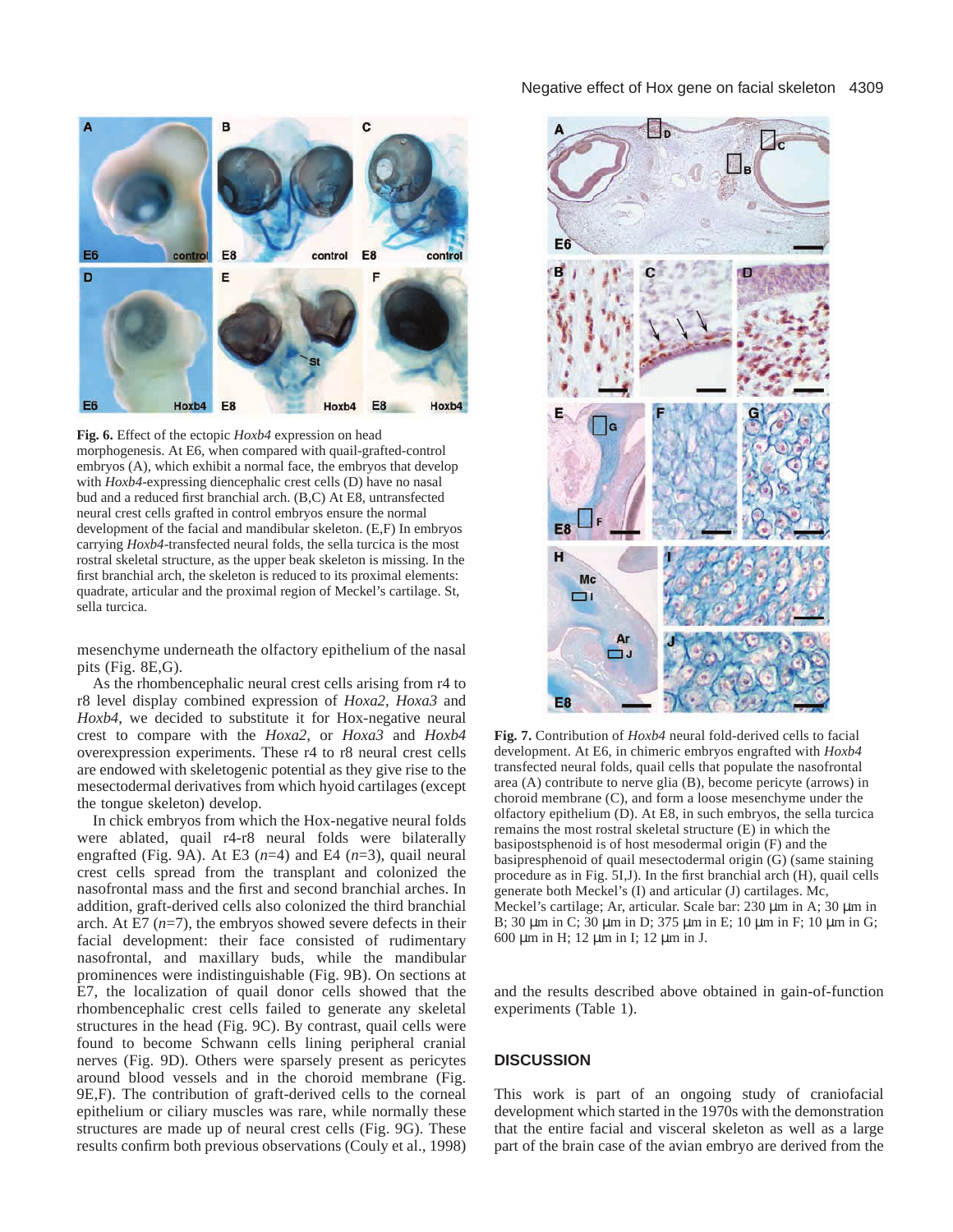neural crest mesenchyme, also designated as mesectoderm (for a review, see Le Douarin and Kalcheim, 1999). This being established, the problem of how patterning of these skeletal structures is controlled at the genetic level appeared crucial for deciphering the complex morphogenetic processes that are involved in vertebrate head development. Among the numerous genes encoding transcription factors and secreted proteins that are expressed during head development, Hox genes, the vertebrate homologs of the homeotic genes (HOM-C) of *Drosophila*, have attracted much attention (Krumlauf, 1993; Krumlauf, 1994). Hox genes of the first four paralogous groups are expressed in the neural crest from early developmental stages and through late stages of pharyngeal arch morphogenesis (Barrow and Capecchi, 1999; Kanzler et al., 1998; Prince and Lumdsen, 1994).



**Fig. 8.** Effect of the combined ectopic expression of *Hoxa3 and Hoxb4* on facial development. (A) At E7, embryos carrying *Hoxa3* and *Hoxb4* co-electroporated neural folds are devoid of facial structures. (A′) Higher magnification showing the underdeveloped nasal, maxillary and mandibular buds. (B) In the forehead of chimeric embryos, graft-derived cells differentiate as pericytes (arrows) for the telencephalic capillaries (C) and for the choroid membrane (D), though in the latter, large blood lacunae (Bl) form. Note the blood vessels (Bv) and blood lacunae are filled with nucleated erythrocytes. (E) In the nasal region, quail cells contribute to ciliary muscles and corneal endothelium (F) and give rise to mesenchyme in the nasal buds (G). Cm, ciliary muscle; Mdb, mandibular bud; Mxb, maxillary bud; Nlb, nasolateral bud; Nmb, nasomedial bud. Scale bar: 360 µm in B; 15 µm in C; 25 µm in D; 700 µm in E; 50 µm in F; 60 µm in G.

## **Hox gene expression defines two 'non-equivalent' domains in the skeletogenic neural crest**

Mutational analyses in the mouse have revealed that Hox genes of the first paralogous group are involved in the development of various neural crest-derived structures. Such is the case for *Hoxa2*, of which the null mutation strongly affects the development of the second branchial arch skeleton. The *Hoxa3* gene, which is expressed in the neural crest cells that colonize the third and the fourth to fifth branchial arches [the 'cardiac neural crest', according to Kirby et al. (Kirby et al., 1983; Kirby et al., 1985)] is crucial for the development of the hyoid bone, the cardiovascular system and pharyngeal glands such as the thymus whose mesenchymal component is derived from the mesectoderm (Chisaka and Capecchi, 1991; Manley and Capecchi, 1995).

As shown by Couly et al. (Couly et al., 1996) and Köntges and Lumsden (Köntges and Lumsden, 1996) in the avian embryo, the neural crest arising from the posteriormost rhombomeres (r4 to r8) and expressing genes of the first four



**Fig. 9.** Fate of rhombencephalic r4-r8 neural crest cells rostrally transposed into the Hox-negative domain. (A) Bilateral substitution of the quail rhombencephalic r4-r8 neural fold to the host Hoxnegative neural fold (extending from diencephalon down to r2). (B) E7. Frontal view of a chimeric embryo showing the complete absence of upper face and lower jaw. (C) Rhombencephalic quail cells that have colonized the facial primordium contribute Schwann cells to the trigeminal nerve (D). Some rare graft-derived cells are identified as pericytes in vascular wall of blood lacunae (E) and into the choroid membrane capillaries (asterisk, F). (G) Quail cells are poorly present in ciliary muscles and absent from the cornea. Scale bar: 250 µm in C; 50 µm in D; 30 µm in E; 20 µm in F; 30 µm in G.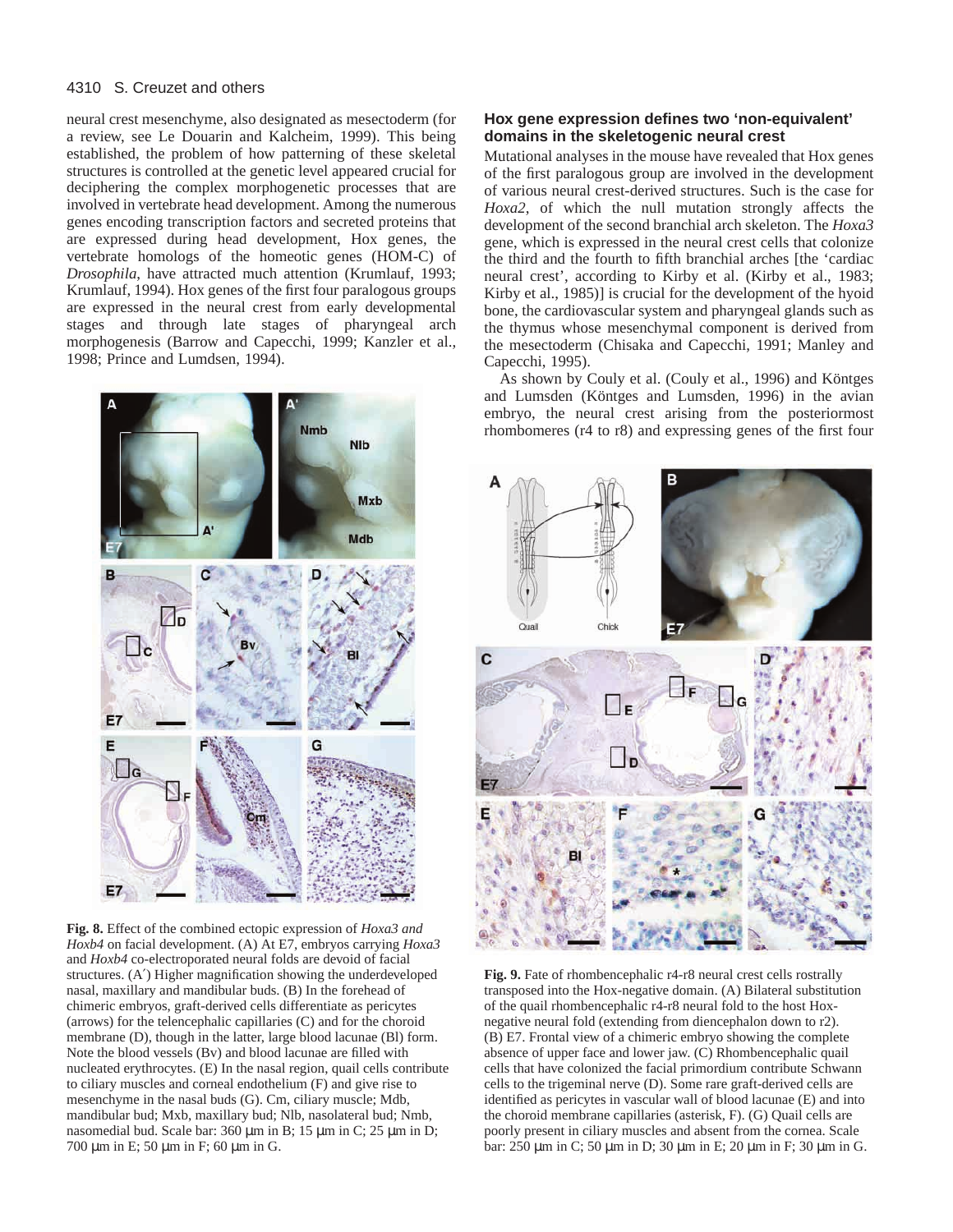| Genes ectopically expressed<br>in the normally Hox-<br>negative neural crest | Abnormalities recorded         |                                 |                                                                                 |                       |
|------------------------------------------------------------------------------|--------------------------------|---------------------------------|---------------------------------------------------------------------------------|-----------------------|
|                                                                              | Skeletal                       |                                 |                                                                                 |                       |
|                                                                              | Nasofrontal<br>bud derivatives | <b>BA1</b> derivatives          | Vascular                                                                        | Neural                |
| Hoxa2                                                                        | Absent                         | Absent                          | Pericytes of<br>cephalic capillaries                                            | Schwann cells present |
| Hoxa3                                                                        | Rudimentary<br>(medial bones)  | Absent                          | Pericytes of<br>cephalic capillaries,<br>absent in veins or arteries            | Schwann cells present |
| Hoxb4                                                                        | Absent                         | Rudimentary<br>(proximal bones) | Pericytes present<br>in cephalic capillaries,<br>pericytes of veins or arteries | Schwann cells present |
| Hoxa3 and Hoxb4                                                              | Absent                         | Absent                          | Pericytes in cephalic<br>capillaries, extremely<br>rare in veins or arteries    | Schwann cells present |

**Table 1. Effect of ectopic Hox gene expression on facial morphogenesis**

paralogous groups (including *Hoxa2*, *Hoxa3* and *Hoxb4*), contribute to a large part of the hyoid bone. The skeletal derivatives of the neural crest are in this respect divided into an anterior region, including the nasal capsule and the lower jaw, in which none of the Hox genes are expressed, and a posterior domain, in which genes of the first four paralogous groups are activated.

In vivo transplantation experiments carried out in the avian embryo have shown that the anterior transposition of Hoxpositive neural crest to the Hox-negative domain is not compatible with the differentiation of skeletal elements, whether they are of cartilaginous or of the membranous bone type. By contrast, when Hox-negative neural cells are transposed to a Hox-positive domain, the former participate in that part of the hyoid cartilages corresponding to the site of transplantation (Couly et al., 1998).

Moreover, the neural crest cells of the Hox-negative domain behave as an 'equivalence group', as substitution of any region of the cephalic neural fold from the mid-diencephalon down to r3 does not prevent the normal development of the facial skeleton. In addition, we showed that within this Hox-negative domain, the capacity for regeneration of the neural crest is remarkably developed: as little as a quarter of the whole Hoxnegative skeletogenic neural fold can yield the complete set of facial cartilage and bones (Couly et al., 2002). By contrast, such a regeneration cannot take place from the Hox-positive neural folds. It appears therefore that, contrary to earlier assumptions (Noden, 1983), the information for patterning its own derivatives is not contained in the neural crest itself, but is imposed by extrinsic cues to its cells after they have started their migration. Noden's view was based on the fact that transposition of mesencephalic neural crest and tube to the mid-rhombencephalic level resulted in the duplication of the lower beak at the expense of the second branchial arch structures. This was confirmed by Couly et al. (Couly et al., 1998). An explanation of these results has been recently proposed involving the negative effect of FGF8 produced in the isthmus, on *Hoxa2* expression in the second branchial arch (Trainor et al., 2002).

Moreover, recent work from our laboratory has shown that at least some of these cues are provided to the neural crest cells by the ventral endoderm of the foregut (Couly et al., 2002).

# **The foregut endoderm is responsible for the specification of the cartilage and bones of the facial skeleton**

Defined regions of the ventral foregut endoderm distributed along the rostrocaudal axis have been identified on the basis of their ability to specify not only the shape, but also the orientation with respect to the body coordinates, of each individual cartilage and bone of the facial and visceral skeleton (Couly et al., 2002).

The pharynx itself can be divided into three different regions with respect to Hox gene expression: (1) an anterior one, in which none of the tissue components expresses Hox genes (as is the case for the first branchial arch); (2) a posterior one, in which not only the neural crest cells but also the endoderm of the branchial pouch, the ectoderm lining the branchial arch and the mesoderm all express the same Hox code (as is the case for the third and fourth to fifth branchial arches); and (3) an intermediate domain in which the neural crest cells, but neither the endoderm nor the mesoderm (and only partly the ectoderm), express *Hoxa2* (as is the case for the second branchial arch) (Hunt et al., 1991; Couly et al., 1998). Inactivation of *Hoxa2* in the mouse leads the second branchial arch to acquire the same Hox gene-negative status as the first arch. This results in the duplication of the first branchial arch skeleton at the expense of normal second arch skeletal derivatives. This spectacular result prompted further experiments aimed at elucidating the mode of action of *Hoxa2* in branchial arch morphogenesis.

# **The impact of loss-of-function and gain-of-function of Hox genes on facial and visceral skeletogenesis**

In light of the role played by homeotic genes in *Drosophila*, the most obvious explanation for the results of *Hoxa2* inactivation was to assume that it functions as a selector gene and provides the second branchial arch with its specific developmental program (Rijli et al., 1993; Gendron-Maguire et al., 1993). This conclusion was further supported by the fact that overexpression of *Hoxa2* in the first branchial arch in the chick embryo produced abnormalities in first arch skeleton that were interpreted as homeotic conversions of the first to the second arch skeleton (Grammatopoulos et al., 2000). Such conversions occurred when the transgene was administered to all of the first arch tissues. By contrast, when *Hoxa2* transgene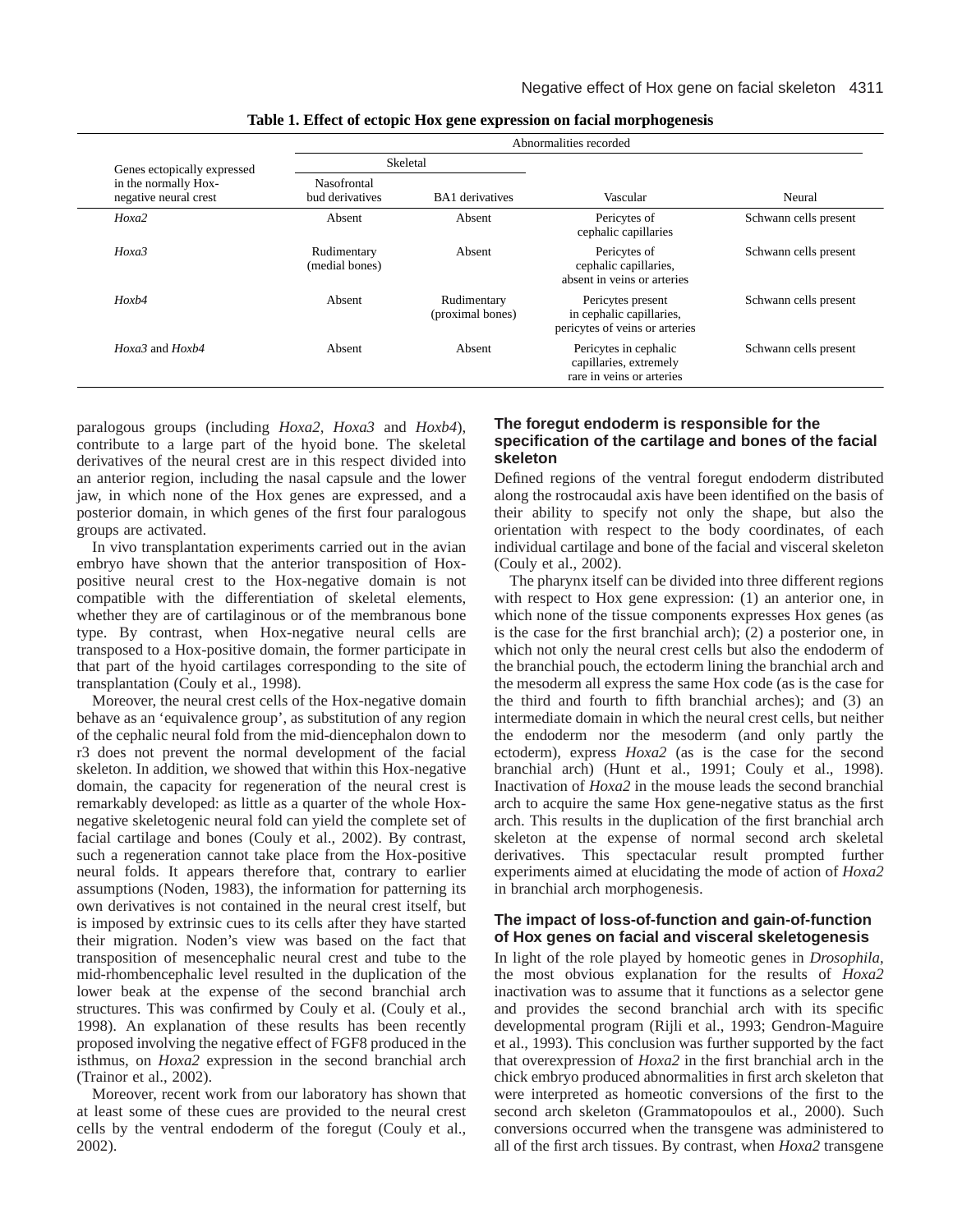expression was selectively targeted to the neural crest cells, arch skeletal structures failed to develop. Experiments in which the Hox-positive neural crest was transplanted into the Hoxnegative domain (Couly et al., 1998) are consistent with the results of Grammatopoulos et al. (Grammatopoulos et al., 2000), because they showed that Hox-expressing neural crest cells do not develop skeletal structures in a Hox-negative context.

Conversion of first arch into second arch skeletal elements was also obtained in *Xenopus* subjected to temporally controlled *Hoxa2* gain-of-function experiments (Pasqualetti et al., 2000). Segmentation phenotypes could be obtained by inducing the *Hoxa2* transgene activity at early stages but not after neural crest migration into the arch. In this case, as in the chick embryo experiments, the transgene was expressed in all the tissues that compose the branchial arches.

## **Hox gene gain-of-function experiments prevent the neural crest fated to yield the facial skeleton to differentiate into skeletal structures**

The experiments carried out in the present work were aimed at further exploring the influence of Hox gene expression on the development of the facial skeleton. The paradigm used was designed to ensure that Hox gene function was selectively gained in neural crest cells, to the exclusion of the other tissues of the facial buds.

We observed that, whichever Hox gene was used, transfection did not perturb the dispersion of the neural crest cells that was similar to that of normal Hox-negative neural crest cells. However, the effect on facial morphogenesis was different according to the nature of the transfected gene.

## **Hoxa2 gain of function**

In the E3 embryo, the cephalic neural crest cells carrying the *Hoxa2* construct invaded the rudiments of the nasal bud and of the mandibular arch. However, transfected neural crest cells failed to grow and the facial buds remained rudimentary or even regressed totally; and the head morphology at E6 was comparable with that of embryos subjected to the removal of the entire Hox-negative neural folds (compare Fig. 1I with Fig. 3E,E′ or Fig. 2E with 2G).

Treatment of these embryos with Alcian Blue failed to reveal any cartilaginous tissues which developed normally in the controls. Survival of these embryos was impaired; those able to reach E7 were smaller in size than normal.

# **Forced expression of Hoxa3 and Hoxb4 differently affect the development of the facial skeleton and blood vessels**

The effect of either of these genes on facial morphogenesis was spectacular. *Hoxa3* gain-of-function in embryos at E6 had a truncated face in which the frontonasal bud was reduced and the mandibular buds were absent. At E8, the visceral skeleton was represented only by to an incomplete nasal septum and a truncated hyoid cartilage in which the derivatives of first branchial arch (entoglossum and basihyal) were missing. No cartilage corresponding to the lower jaw developed in these embryos. In *Hoxb4* gain-of-function E6-E8 embryos, the facial structures were missing. No nasofrontal bud or upper beak had formed in the six embryos that survived until this age. In contrast to *Hoxa2* or *Hoxa3* gain-of-function embryos, the

proximal region of the lower jaw developed, showing recognizable quadrate, articular and the most proximal part of Meckel's cartilages.

Thus, while *Hoxa2* misexpression in the Hox-negative domain of the neural crest has a deleterious effect on the formation of the entire visceral skeleton, *Hoxa3* and *Hoxb4* affect selectively definite chondrogenic fields. *Hoxa3* abolishes chondrogenesis in the first branchial arch, whereas *Hoxb4* misexpression eliminates cartilage formation in the nasofrontal bud and the distal part of the mandibular arch.

The conjugated effect of these two genes results in the complete absence of facial skeleton and yields embryos that are comparable with those subjected to *Hoxa2* misexpression in the Hox-negative neural crest.

The use of quail neural fold transplants in the experiments involving *Hoxa3* and *Hoxb4* genes allowed the allocation and fate of transfected cells to be explored in E6 chimeras. As a general rule, misexpression of Hox genes in the Hox-negative domain of the neural crest did not prevent the development of its neural derivatives. Such an observation confirms our previous results obtained after transplantation of Hox-positive neural crest to the Hox-negative domain (Couly et al., 1998), as well as the experiments described here in which the anterior Hox-negative neural folds are replaced by that from r4-r8. Schwann cells of graft origin, lining peripheral nerves in the head were regularly observed in *Hoxa3* and *Hoxb4* overexpression experiments. An original observation was the effect of *Hoxa3* on the contribution of the neural crest to head blood vessels: in *Hoxa3*-treated embryos, head blood vessels were replaced by large blood lacunae. As shown in our laboratory, the pericytes and smooth muscle cells lining the endothelial wall, which are essential for blood vessel development, are of neural crest origin in the meninges of the forebrain and in the facial and ventral neck area down to the conotruncus of the heart (Le Douarin and Kalcheim, 1999; Etchevers et al., 1999; Etchevers et al., 2001). Involvement of *Hoxa3* in vasculogenesis has already been documented, as the *Hoxa3*-null mutants show extensive malformations in their cardiovascular system (Chisaka and Capecchi, 1991; Lufkin et al., 1991).

It seems therefore that, for vasculogenesis, as for the skeletal development, Hox gene products, which are involved in morphogenesis of neural crest cell derivatives arising from the mid- and posterior hindbrain, have an inhibitory effect on the anterior domain of the neural crest, which plays a major role in the formation of the vertebrate head.

Forced expression of Hox genes in the anterior domain of the neural crest corresponds to a 'posteriorization' of this domain along the AP axis. Similar 'posteriorization' effects are obtained by treating embryos with excess of vitamin A or its derivative retinoic acid (RA) with a reduction of the forebrain, midbrain and of their neural crest derivatives. This can be explain by the fact that Hox gene expression has been shown to be controlled by RA receptors acting as transcription factors via RARE (retinoic acid receptor response elements) sequences present in Hox gene promoters (for a review, see Le Douarin and Kalcheim, 1999).

#### **General conclusions**

From the results presented here, together with those of other authors, it appears that morphogenesis of the derivatives of the